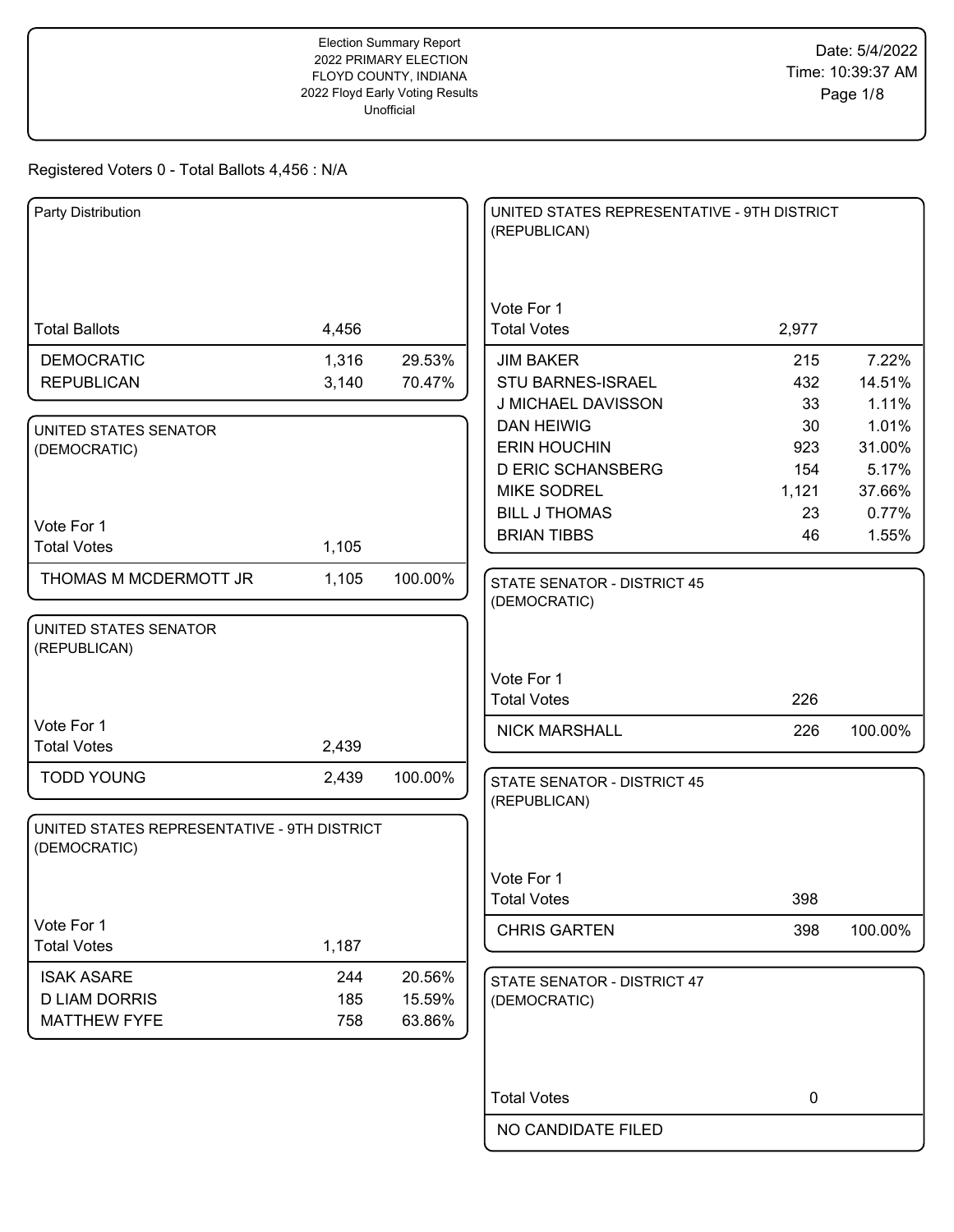| STATE SENATOR - DISTRICT 47<br>(REPUBLICAN)        |              |                  | STATE REPRESENTATIVE - DISTRICT 71<br>(REPUBLICAN)                         |                     |                            |
|----------------------------------------------------|--------------|------------------|----------------------------------------------------------------------------|---------------------|----------------------------|
| Vote For 1<br><b>Total Votes</b>                   | 2,360        |                  | Vote For 1<br><b>Total Votes</b>                                           | 8                   |                            |
| <b>KEVIN BOEHNLEIN</b><br><b>GARY BYRNE</b>        | 1,444<br>916 | 61.19%<br>38.81% | <b>SCOTT HAWKINS</b>                                                       | 8                   | 100.00%                    |
| STATE REPRESENTATIVE - DISTRICT 70<br>(DEMOCRATIC) |              |                  | STATE REPRESENTATIVE - DISTRICT 72<br>(DEMOCRATIC)                         |                     |                            |
| Vote For 1                                         |              |                  | Vote For 1<br><b>Total Votes</b>                                           | 1,011               |                            |
| <b>Total Votes</b>                                 | 167          |                  | <b>KEIL L ROARK</b>                                                        | 1,011               | 100.00%                    |
| <b>JASON JOE SHEMANSKI</b>                         | 167          | 100.00%          |                                                                            |                     |                            |
| STATE REPRESENTATIVE - DISTRICT 70<br>(REPUBLICAN) |              |                  | STATE REPRESENTATIVE - DISTRICT 72<br>(REPUBLICAN)                         |                     |                            |
| Vote For 1<br><b>Total Votes</b>                   | 511          |                  | Vote For 1<br><b>Total Votes</b>                                           | 2,413               |                            |
| <b>KAREN ENGLEMAN</b>                              | 511          | 100.00%          | EDWARD D (ED) CLERE<br><b>JACKIE BRIGHT GRUBBS</b><br>THOMAS M (TOM) JONES | 1,250<br>816<br>347 | 51.80%<br>33.82%<br>14.38% |
| STATE REPRESENTATIVE - DISTRICT 71<br>(DEMOCRATIC) |              |                  | JUDGE OF THE CIRCUIT COURT - 52ND JUDICIAL CIR.<br>(DEMOCRATIC)            |                     |                            |
| Vote For 1<br><b>Total Votes</b>                   | 12           |                  | Vote For 1                                                                 |                     |                            |
| <b>RITA FLEMING</b>                                | 12           | 100.00%          | <b>Total Votes</b><br>DANA EBERLE-PEAY                                     | 1,219<br>1,219      | 100.00%                    |
|                                                    |              |                  |                                                                            |                     |                            |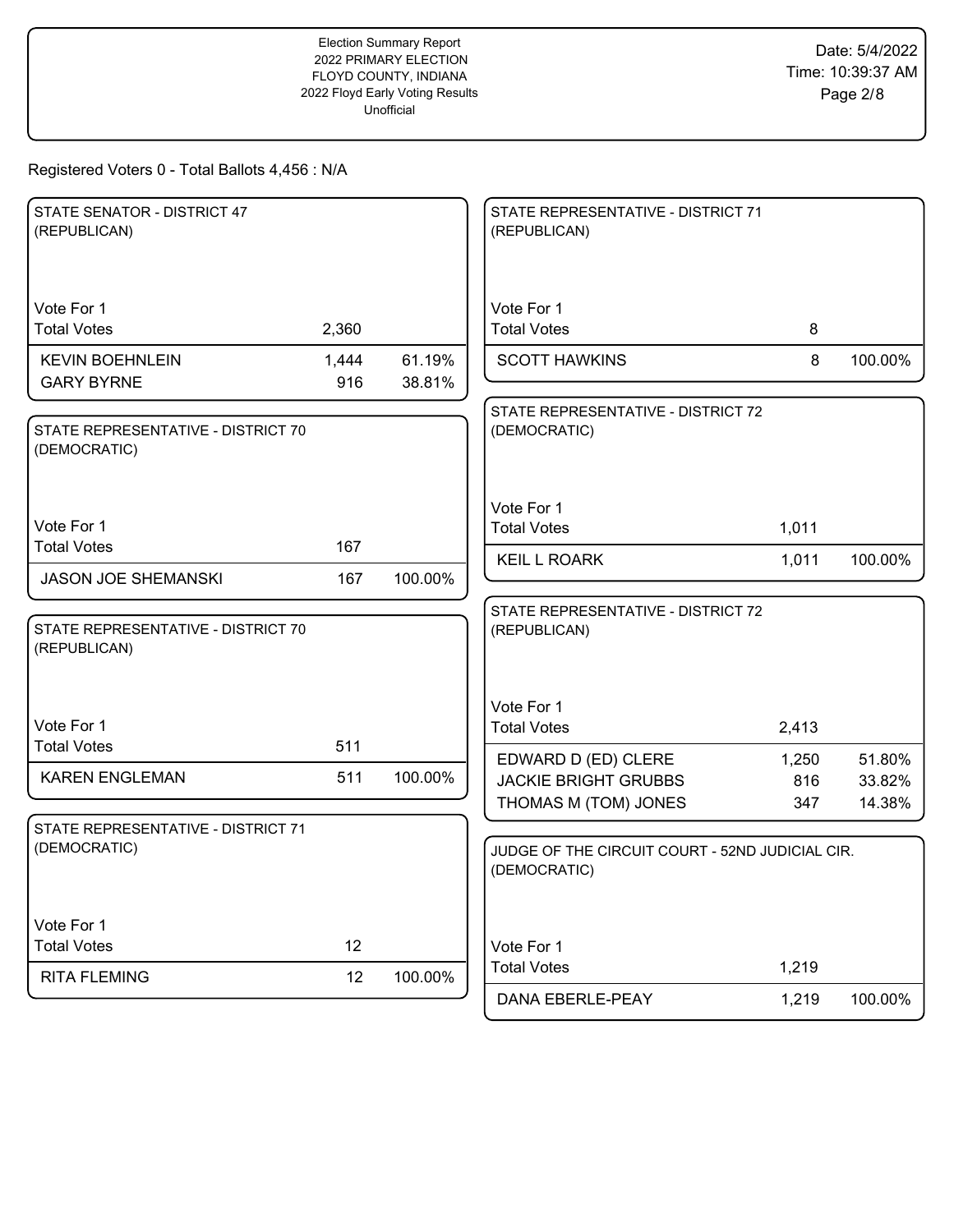| JUDGE OF THE CIRCUIT COURT - 52ND JUDICIAL CIR.<br>(REPUBLICAN) |             |         | <b>COUNTY AUDITOR</b><br>(DEMOCRATIC)       |                |                  |
|-----------------------------------------------------------------|-------------|---------|---------------------------------------------|----------------|------------------|
| Vote For 1<br><b>Total Votes</b>                                | 2,600       |         | <b>Total Votes</b>                          | $\mathbf 0$    |                  |
| <b>JUSTIN BROWN</b>                                             | 2,600       | 100.00% | NO CANDIDATE FILED                          |                |                  |
| PROSECUTING ATTORNEY<br>(DEMOCRATIC)                            |             |         | <b>COUNTY AUDITOR</b><br>(REPUBLICAN)       |                |                  |
| <b>Total Votes</b>                                              | $\mathbf 0$ |         | Vote For 1<br><b>Total Votes</b>            | 2,544          |                  |
| NO CANDIDATE FILED                                              |             |         | AMANDA M PAHMEIER<br><b>DIANA M TOPPING</b> | 1,000<br>1,544 | 39.31%<br>60.69% |
| PROSECUTING ATTORNEY<br>(REPUBLICAN)                            |             |         | <b>COUNTY SHERIFF</b><br>(DEMOCRATIC)       |                |                  |
| Vote For 1<br><b>Total Votes</b>                                | 2,627       |         | Vote For 1<br><b>Total Votes</b>            | 1,186          |                  |
| <b>CHRIS LANE</b>                                               | 2,627       | 100.00% | DARRELL W MILLS                             | 1,186          | 100.00%          |
| <b>CIRCUIT COURT CLERK</b><br>(DEMOCRATIC)                      |             |         | <b>COUNTY SHERIFF</b><br>(REPUBLICAN)       |                |                  |
| <b>Total Votes</b>                                              | $\pmb{0}$   |         | Vote For 1<br><b>Total Votes</b>            | 3,065          |                  |
| NO CANDIDATE FILED<br><b>CIRCUIT COURT CLERK</b>                |             |         | <b>STEVE BUSH</b><br><b>SAM SARKISIAN</b>   | 1,488<br>1,577 | 48.55%<br>51.45% |
| (REPUBLICAN)<br>Vote For 1<br><b>Total Votes</b>                | 2,573       |         |                                             |                |                  |
| <b>DANITA BURKS</b>                                             | 2,573       | 100.00% |                                             |                |                  |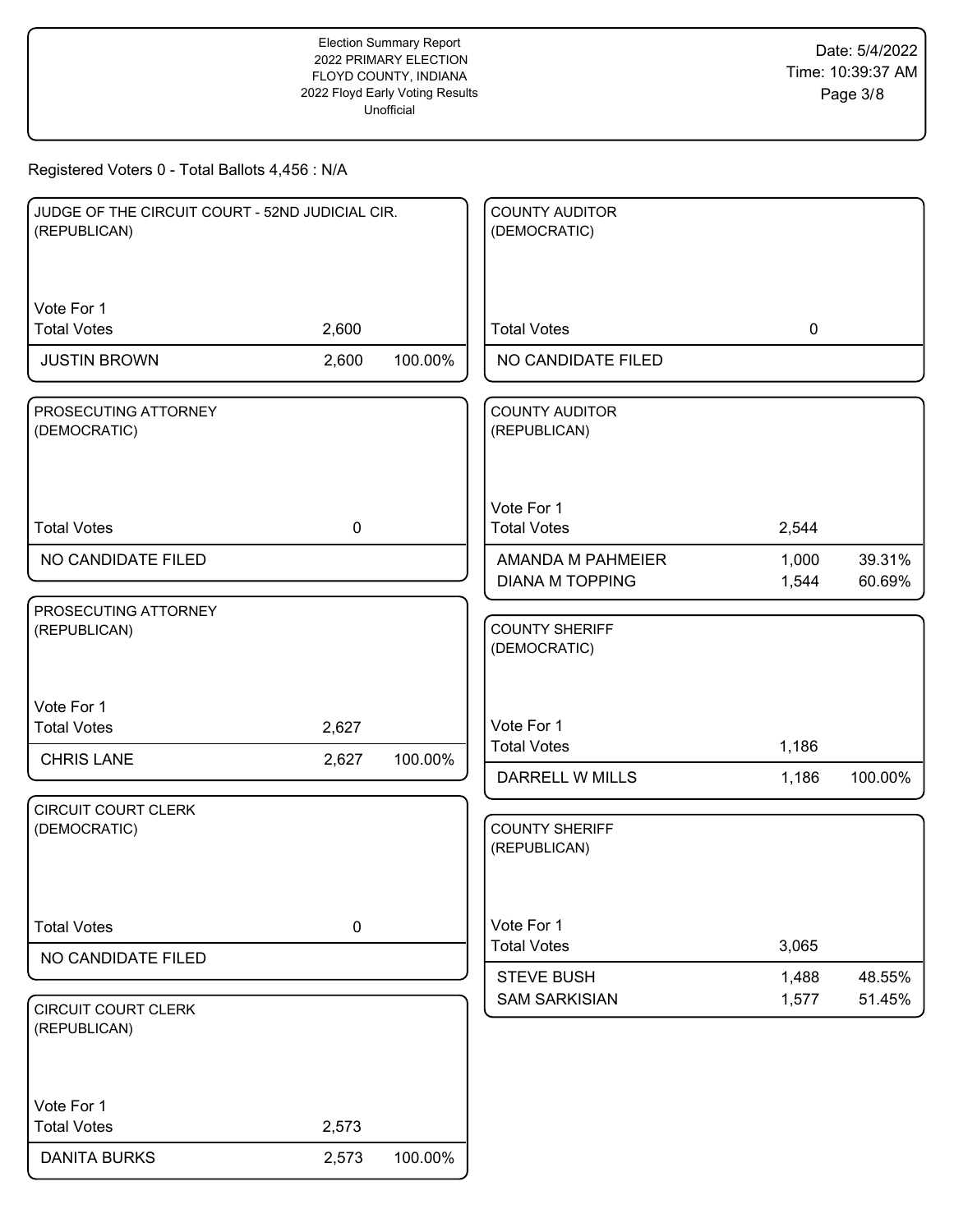| <b>COUNTY ASSESSOR</b><br>(DEMOCRATIC) |       |         | COUNTY COUNCIL MEMBER - DISTRICT 1<br>(DEMOCRATIC) |       |         |
|----------------------------------------|-------|---------|----------------------------------------------------|-------|---------|
|                                        |       |         |                                                    |       |         |
| Vote For 1                             |       |         | Vote For 1                                         |       |         |
| <b>Total Votes</b>                     | 1,161 |         | <b>Total Votes</b>                                 | 202   |         |
| PATRICIA TRISH BADGER<br>-BYRD         | 1,161 | 100.00% | <b>TONY TORAN</b>                                  | 202   | 100.00% |
|                                        |       |         | COUNTY COUNCIL MEMBER - DISTRICT 1                 |       |         |
| <b>COUNTY ASSESSOR</b><br>(REPUBLICAN) |       |         | (REPUBLICAN)                                       |       |         |
|                                        |       |         | Vote For 1                                         |       |         |
| Vote For 1                             |       |         | <b>Total Votes</b>                                 | 298   |         |
| <b>Total Votes</b>                     | 2,587 |         | <b>CHARLIE MOON</b>                                | 298   | 100.00% |
| <b>CHRIS DONES</b>                     | 679   | 26.25%  |                                                    |       |         |
| <b>JAMES W SINKS</b>                   | 572   | 22.11%  | COUNTY COUNCIL MEMBER - DISTRICT 2                 |       |         |
| <b>TERRY L WATSON</b>                  | 1,336 | 51.64%  | (DEMOCRATIC)                                       |       |         |
| COUNTY COMMISSIONER - DISTRICT 1       |       |         |                                                    |       |         |
| (DEMOCRATIC)                           |       |         | Vote For 1                                         |       |         |
|                                        |       |         | <b>Total Votes</b>                                 | 394   |         |
|                                        |       |         |                                                    |       |         |
| Vote For 1                             |       |         | <b>DANIEL HARRIS</b>                               | 394   | 100.00% |
| <b>Total Votes</b>                     | 1,194 |         |                                                    |       |         |
| <b>TYLER P GAINES</b>                  | 613   | 51.34%  | COUNTY COUNCIL MEMBER - DISTRICT 2<br>(REPUBLICAN) |       |         |
| <b>CHUCK SIMONS</b>                    | 581   | 48.66%  |                                                    |       |         |
|                                        |       |         |                                                    |       |         |
| COUNTY COMMISSIONER - DISTRICT 1       |       |         |                                                    |       |         |
| (REPUBLICAN)                           |       |         | Vote For 1                                         |       |         |
|                                        |       |         | <b>Total Votes</b>                                 | 1,065 |         |
|                                        |       |         | <b>JIM FREIBERGER</b>                              | 703   | 66.01%  |
| Vote For 1                             |       |         | <b>ADAM ROBERTS</b>                                | 362   | 33.99%  |
| <b>Total Votes</b>                     | 3,001 |         |                                                    |       |         |
| <b>SHAWN CARRUTHERS</b>                | 1,056 | 35.19%  |                                                    |       |         |
| AL KNABLE                              | 1,945 | 64.81%  |                                                    |       |         |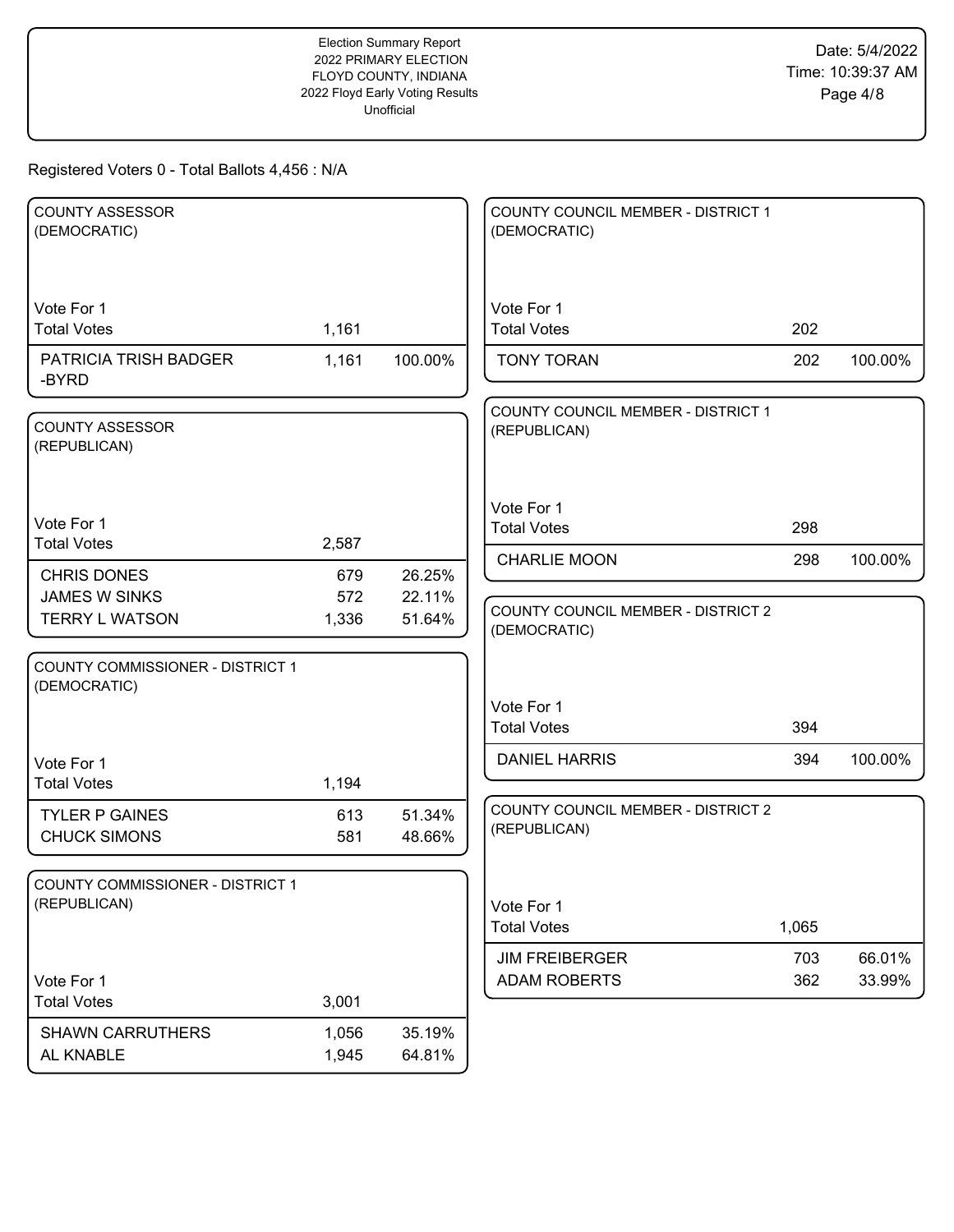| <b>COUNTY COUNCIL MEMBER - DISTRICT 3</b><br>(DEMOCRATIC) |             |                  | FRANKLIN TWP. TRUSTEE<br>(DEMOCRATIC)      |    |         |
|-----------------------------------------------------------|-------------|------------------|--------------------------------------------|----|---------|
| Vote For 1<br><b>Total Votes</b>                          | 352         |                  | <b>Total Votes</b>                         | 0  |         |
| <b>BRIAN A BREWER</b>                                     | 352         | 100.00%          | NO CANDIDATE FILED                         |    |         |
| COUNTY COUNCIL MEMBER - DISTRICT 3<br>(REPUBLICAN)        |             |                  | FRANKLIN TWP. TRUSTEE<br>(REPUBLICAN)      |    |         |
| Vote For 1<br><b>Total Votes</b>                          | 615         |                  | Vote For 1<br><b>Total Votes</b>           | 46 |         |
| <b>DANNY SHORT</b>                                        | 349         | 56.75%           | MICHAEL THOMPSON                           | 46 | 100.00% |
| <b>BRIAN WEBB</b>                                         | 266         | 43.25%           | FRANKLIN TWP. BOARD MEMBER                 |    |         |
| COUNTY COUNCIL MEMBER DISTRICT 4<br>(DEMOCRATIC)          |             |                  | (DEMOCRATIC)                               |    |         |
|                                                           |             |                  | Vote For 3<br><b>Total Votes</b>           | 26 |         |
| <b>Total Votes</b>                                        | $\mathbf 0$ |                  | <b>ANN HEITKEMPER</b>                      | 14 | 53.85%  |
| NO CANDIDATE FILED                                        |             |                  | DONALD R SCHICKEL                          | 12 | 46.15%  |
| <b>COUNTY COUNCIL MEMBER DISTRICT 4</b><br>(REPUBLICAN)   |             |                  | FRANKLIN TWP. BOARD MEMBER<br>(REPUBLICAN) |    |         |
| Vote For 1<br><b>Total Votes</b>                          | 832         |                  | Vote For 3<br><b>Total Votes</b>           | 45 |         |
| DENISE ANN KONKLE<br><b>DOUG WACKER</b>                   | 462<br>370  | 55.53%<br>44.47% | JOSEPH ZAMORANO                            | 45 | 100.00% |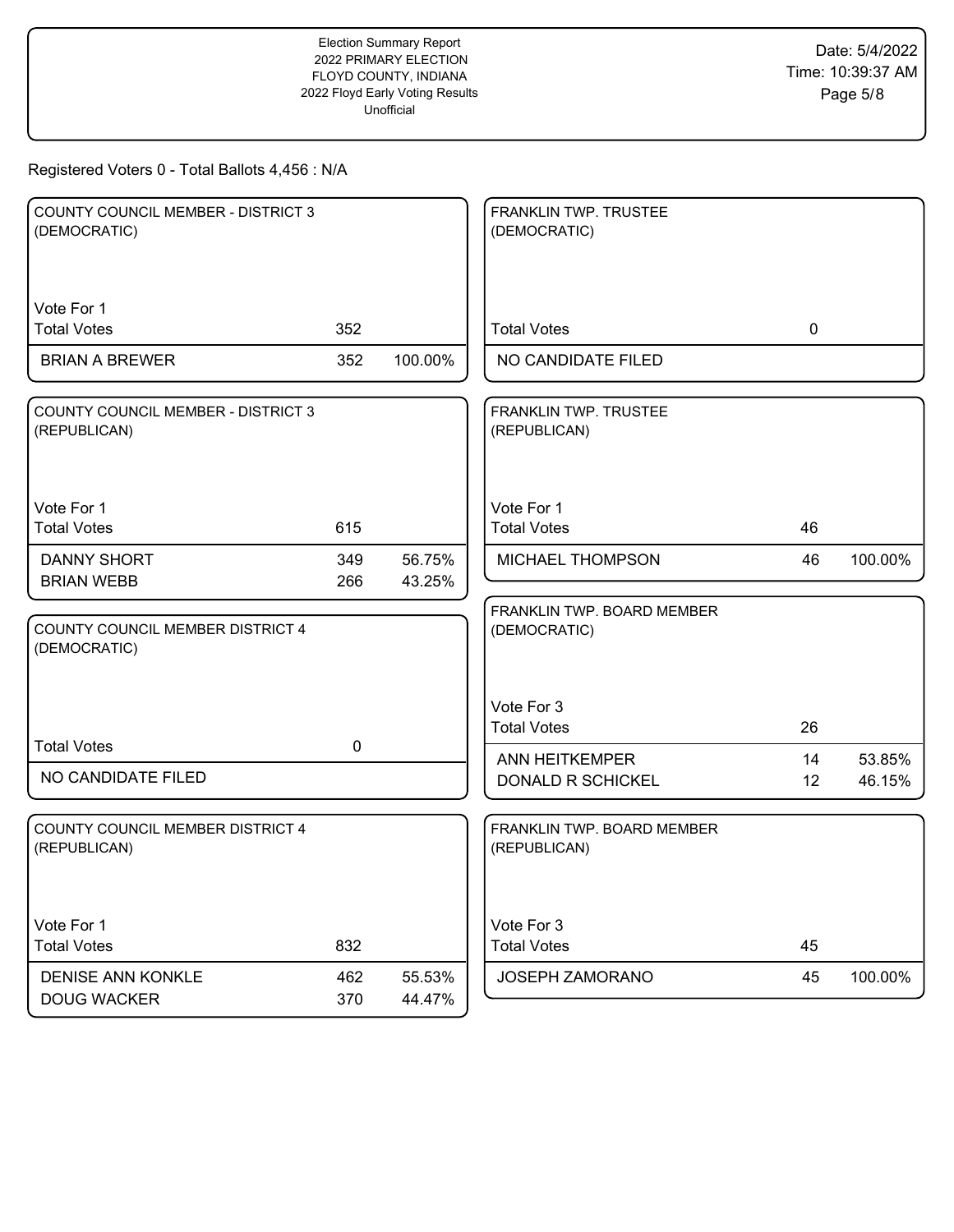| <b>GEORGETOWN TWP. TRUSTEE</b><br>(DEMOCRATIC)  |            |                  | <b>GREENVILLE TWP. TRUSTEE</b><br>(DEMOCRATIC)                                         |                          |                                      |
|-------------------------------------------------|------------|------------------|----------------------------------------------------------------------------------------|--------------------------|--------------------------------------|
| <b>Total Votes</b>                              | 0          |                  | Vote For 1<br><b>Total Votes</b>                                                       | 101                      |                                      |
| NO CANDIDATE FILED                              |            |                  | <b>VICKIE TENCER</b>                                                                   | 101                      | 100.00%                              |
| <b>GEORGETOWN TWP. TRUSTEE</b><br>(REPUBLICAN)  |            |                  | <b>GREENVILLE TWP. TRUSTEE</b><br>(REPUBLICAN)                                         |                          |                                      |
| Vote For 1<br><b>Total Votes</b>                | 416        |                  | Vote For 1<br><b>Total Votes</b>                                                       | 314                      |                                      |
| DEE A RONEY                                     | 416        | 100.00%          | MARY JO LOOP                                                                           | 314                      | 100.00%                              |
| GEORGETOWN TWP. BOARD MEMBER<br>(DEMOCRATIC)    |            |                  | <b>GREENVILLE TWP. BOARD MEMBER</b><br>(DEMOCRATIC)                                    |                          |                                      |
| Vote For 3<br><b>Total Votes</b>                | 130        |                  | Vote For 3<br><b>Total Votes</b>                                                       | 172                      |                                      |
| <b>MELISSA S FRY</b>                            | 130        | 100.00%          | ANN P MCNALLY<br><b>CAROL C NORTON</b>                                                 | 95<br>77                 | 55.23%<br>44.77%                     |
| GEORGETOWN TWP. BOARD MEMBER<br>(REPUBLICAN)    |            |                  | <b>GREENVILLE TWP. BOARD MEMBER</b><br>(REPUBLICAN)                                    |                          |                                      |
| Vote For 3<br><b>Total Votes</b><br>JOY R BLINE | 866<br>249 | 28.75%           | Vote For 3<br><b>Total Votes</b>                                                       | 802                      |                                      |
| <b>LEIGH ANN KOPP</b><br><b>ED SNELLING</b>     | 310<br>307 | 35.80%<br>35.45% | <b>CHERYL MATTHEWS</b><br><b>DAVE MATTHEWS</b><br>PATTY NELSON<br><b>KEVIN WILLIAR</b> | 171<br>205<br>211<br>215 | 21.32%<br>25.56%<br>26.31%<br>26.81% |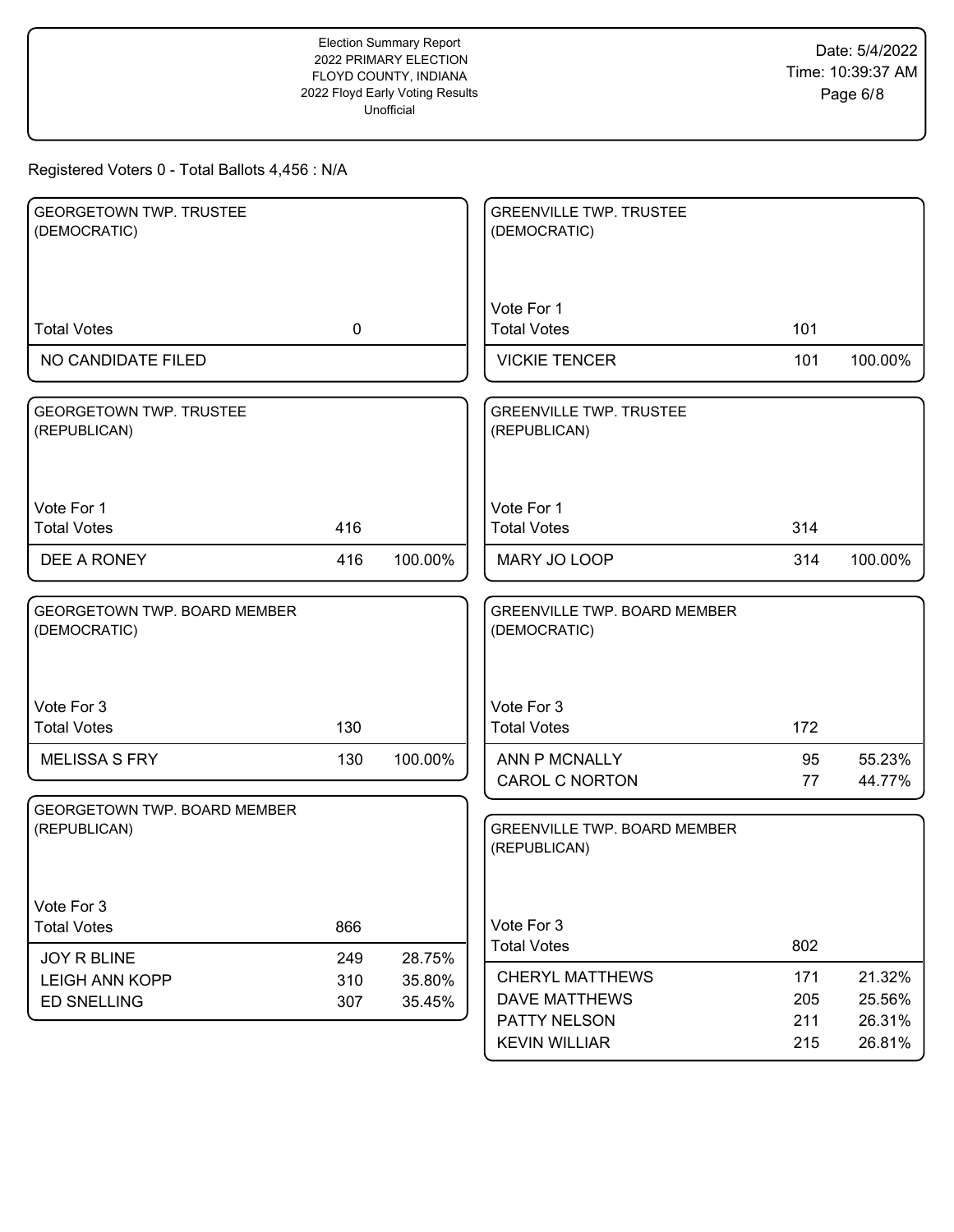| LAFAYETTE TWP. TRUSTEE<br>(DEMOCRATIC)                                     |                   |                            | NEW ALBANY TWP. TRUSTEE<br>(DEMOCRATIC)                                                               |                          |                                      |
|----------------------------------------------------------------------------|-------------------|----------------------------|-------------------------------------------------------------------------------------------------------|--------------------------|--------------------------------------|
| Vote For 1<br><b>Total Votes</b>                                           | 172               |                            | Vote For 1<br><b>Total Votes</b>                                                                      | 768                      |                                      |
| <b>EMILY BATLINER BICKERS</b>                                              | 172               | 100.00%                    | <b>DAVID BREWER</b>                                                                                   | 768                      | 100.00%                              |
| LAFAYETTE TWP. TRUSTEE<br>(REPUBLICAN)                                     |                   |                            | NEW ALBANY TWP. TRUSTEE<br>(REPUBLICAN)                                                               |                          |                                      |
| Vote For 1<br><b>Total Votes</b>                                           | 525               |                            | Vote For 1<br><b>Total Votes</b>                                                                      | 1,197                    |                                      |
| <b>JEFF WILLIAMS</b>                                                       | 525               | 100.00%                    | <b>D M BAGSHAW</b>                                                                                    | 1,197                    | 100.00%                              |
| LAFAYETTE TWP. BOARD MEMBER<br>(DEMOCRATIC)                                |                   |                            | NEW ALBANY TWP. BOARD MEMBER<br>(DEMOCRATIC)                                                          |                          |                                      |
| Vote For 3<br><b>Total Votes</b>                                           | 413               |                            | Vote For 3<br><b>Total Votes</b>                                                                      | 1,974                    |                                      |
| <b>BETTY BATLINER</b><br><b>BARBARA ZIPP LAMB</b><br><b>JEREMY SHUMATE</b> | 147<br>142<br>124 | 35.59%<br>34.38%<br>30.02% | <b>STEVEN WILLIAM BONIFER</b><br><b>RICK COCHRAN</b><br><b>MAX GOSMAN</b><br><b>CEDDRIKA L PORTER</b> | 575<br>628<br>367<br>404 | 29.13%<br>31.81%<br>18.59%<br>20.47% |
| LAFAYETTE TWP. BOARD MEMBER<br>(REPUBLICAN)                                |                   |                            | NEW ALBANY TWP. BOARD MEMBER<br>(REPUBLICAN)                                                          |                          |                                      |
| Vote For 3<br><b>Total Votes</b><br><b>JIMMY CUMMINS</b>                   | 1,130<br>346      | 30.62%                     | Vote For 3<br><b>Total Votes</b>                                                                      | 2,623                    |                                      |
| <b>CHRISTY MCDANIEL</b><br><b>BOB SNOOK</b>                                | 436<br>348        | 38.58%<br>30.80%           | <b>ANN CARRUTHERS</b><br><b>BOB HORNUNG</b><br><b>VICTORIA SANCHEZ</b>                                | 922<br>983<br>718        | 35.15%<br>37.48%<br>27.37%           |